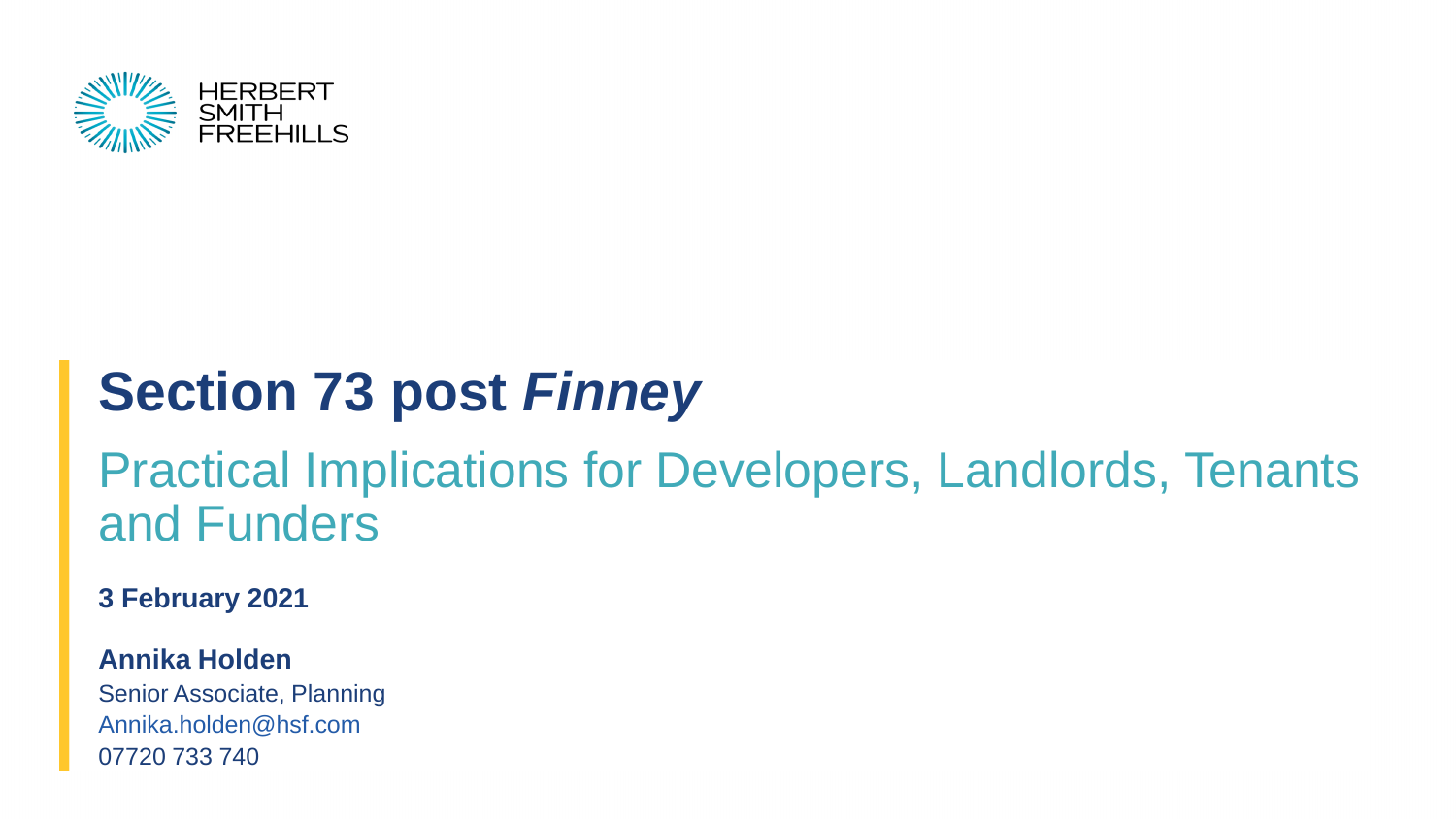- Section 73 only allows changes to conditions not the description of development
- If a change of conditions would render the consented development inconsistent with the description of development – section 73 can't be used
- cf the previous position simple test: would this change be a fundamental alteration to the consented development (*Arrowcroft*)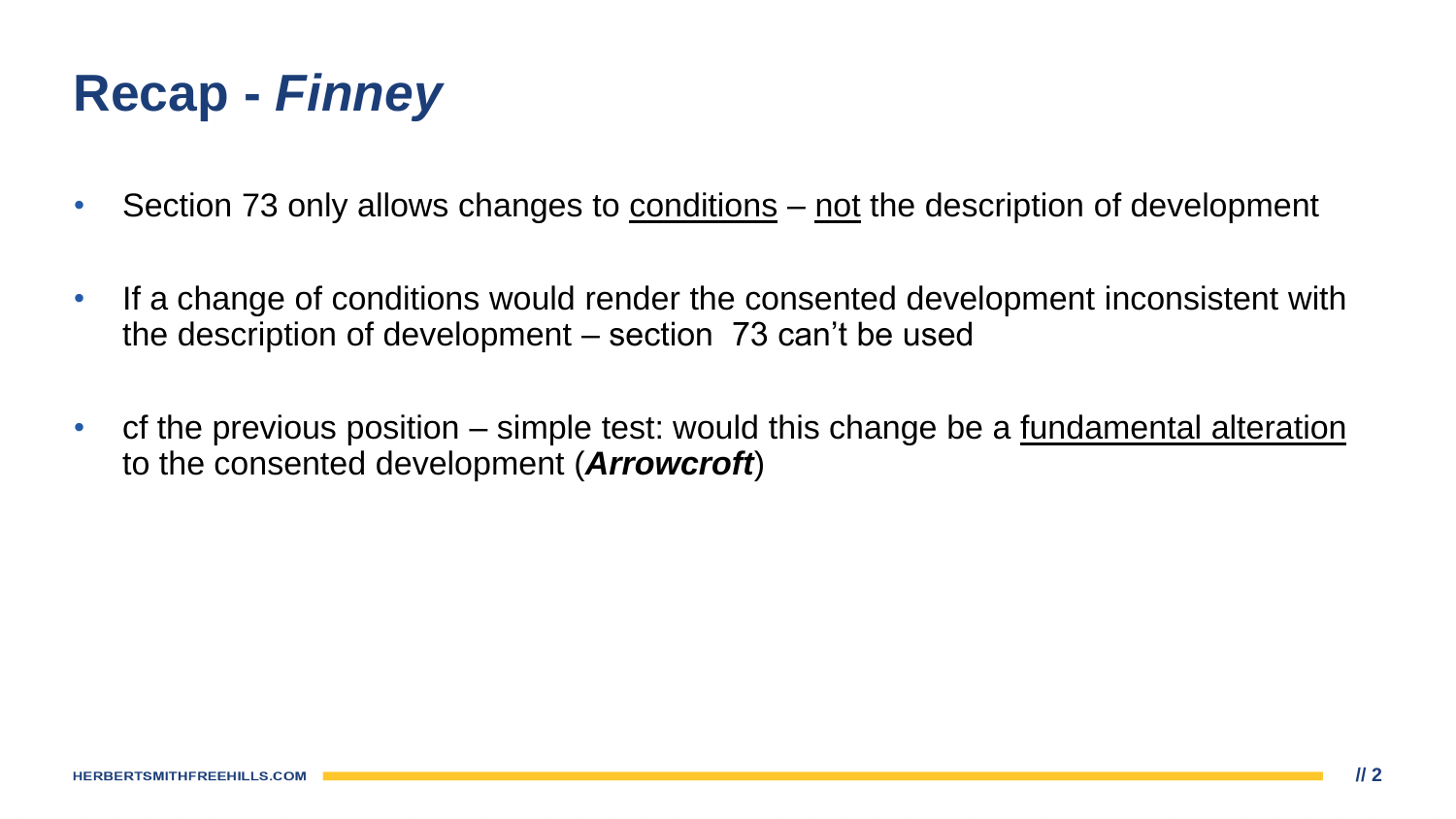- Implications of *Finney* clear and profound
- Illustrative example

"*Comprehensive redevelopment of site to provide 3 new buildings of up to 12 storeys, comprising 156 residential units, 4500 sqm retail, 3000sqm office, 500sqm leisure and 1000sqm educational use"*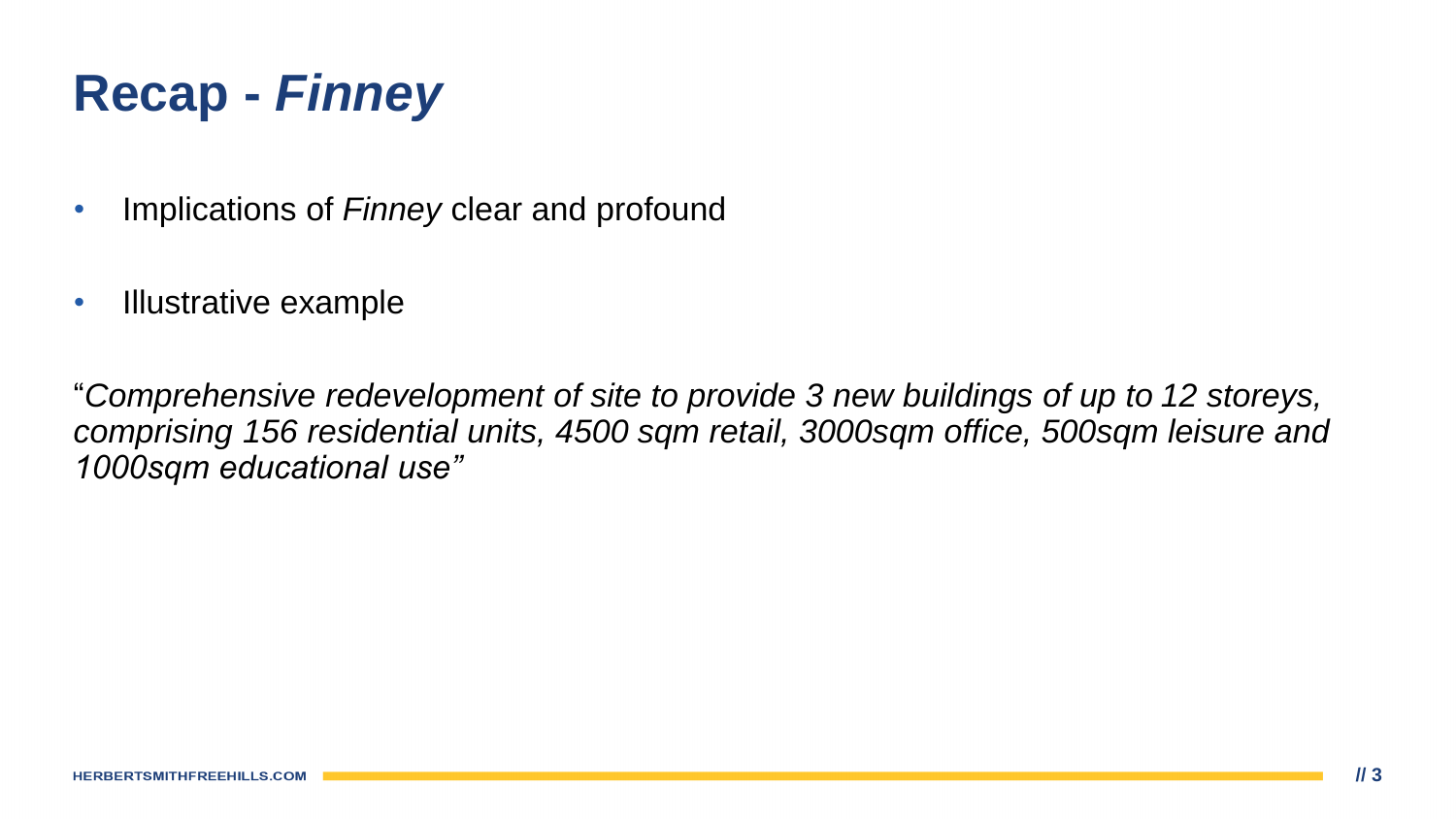• Illustrative example

"*Comprehensive redevelopment of site to provide 5 new buildings of up to 12 storeys, comprising 156 residential units, 4500 sqm retail, 3000 sqm office, 500 sqm leisure and 1000 sqm educational use"*

| <b>Proposed change</b>                          | <b>Arrowcroft only</b> | <b>Arrowcroft + Finney</b>              |
|-------------------------------------------------|------------------------|-----------------------------------------|
| + 2 storeys on tallest building                 | Yes                    | <b>No</b>                               |
| +250sqm retail                                  | Yes                    | No (possibly 96A?)                      |
| Change in site layout (no<br>floorspace change) | Yes                    | <b>Yes</b>                              |
| New substation                                  | Yes                    | Yes (probably). 96A may be<br>available |
| Change office space to co-working               | Yes                    | <b>No</b>                               |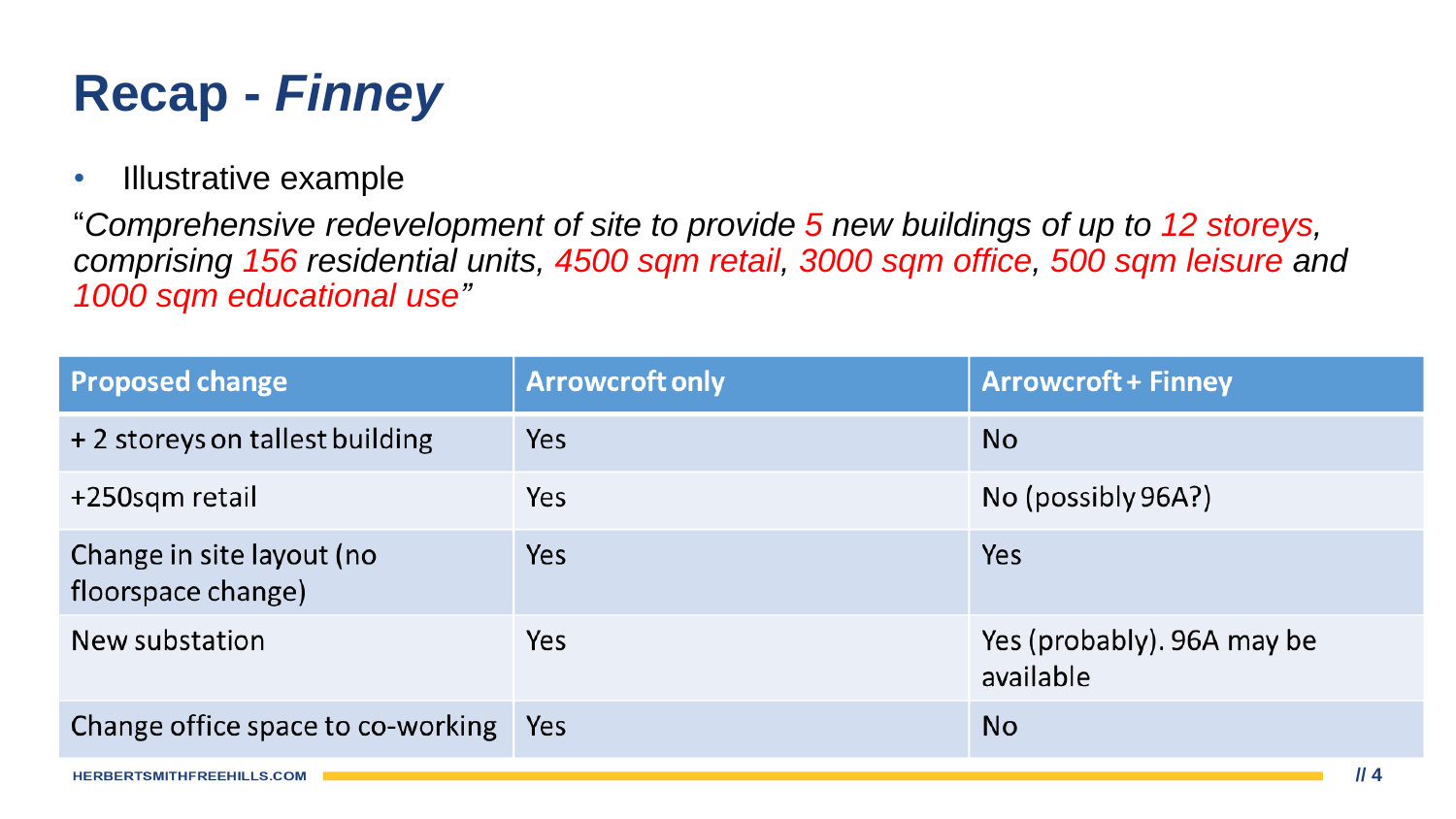- **Observations** 
	- Use Class E may assist going forward but not a panacea
	- Differing local authority approaches
	- "*If, on the other hand, the proposed change is a material one, I do not see the objection to a fresh application being required*." (Lewison LJ, *Finney*)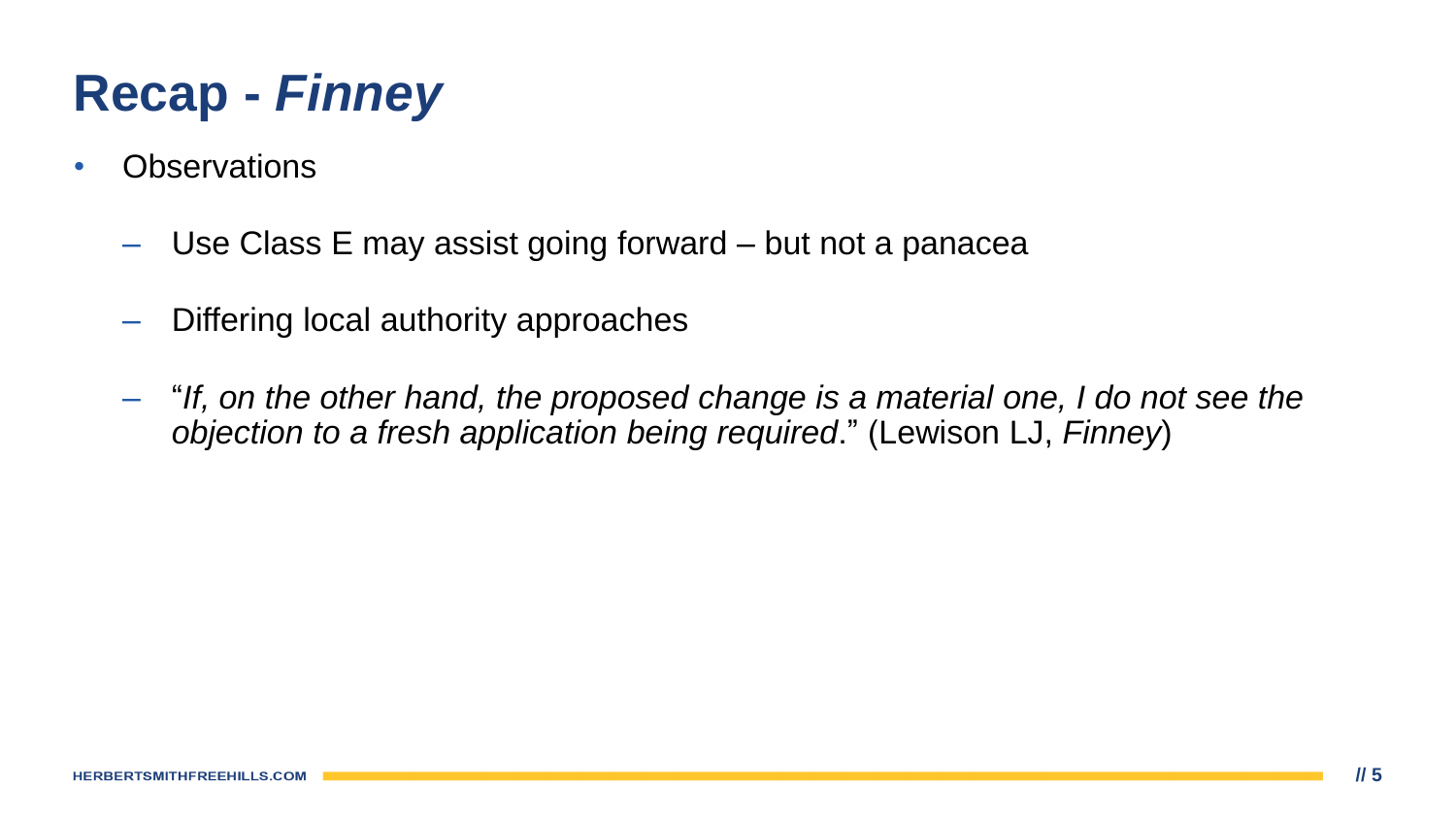

"And don't go whining to some higher court."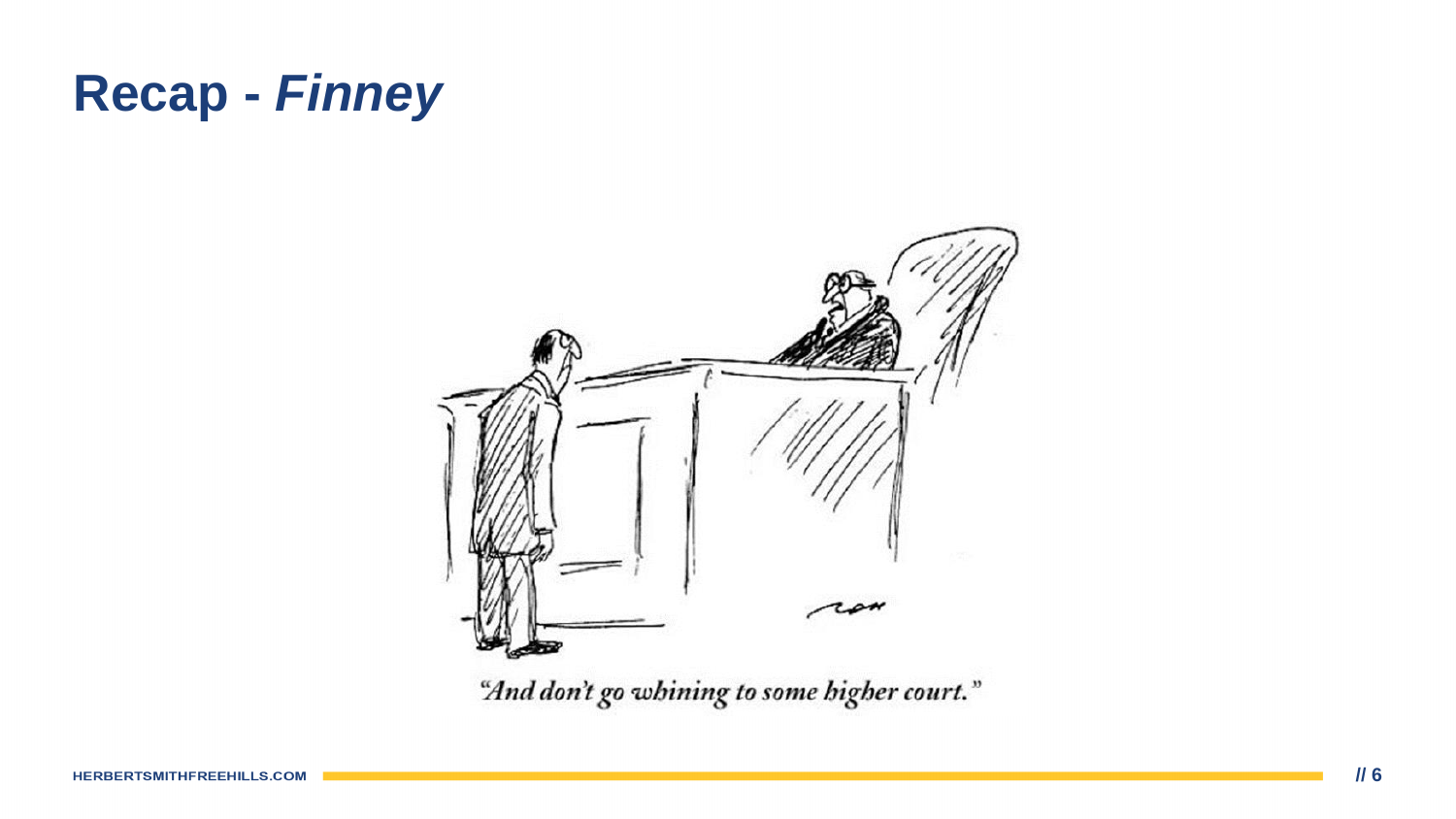## **Section 73 – what it says**

**Determination of applications to develop land without compliance with conditions previously attached.**

- 1) This section applies...to applications for planning permission for the development of land without complying with conditions subject to which a previous planning permission was granted.
- 2) On such an application the local planning authority shall consider only the question of the conditions subject to which planning permission should be granted, and—
- a) if they decide that planning permission should be granted subject to conditions differing from those subject to which the previous permission was granted, or that it should be granted unconditionally, they shall grant planning permission accordingly, and
- b) if they decide that planning permission should be granted subject to the same conditions as those subject to which the previous permission was granted, they shall refuse the application.

....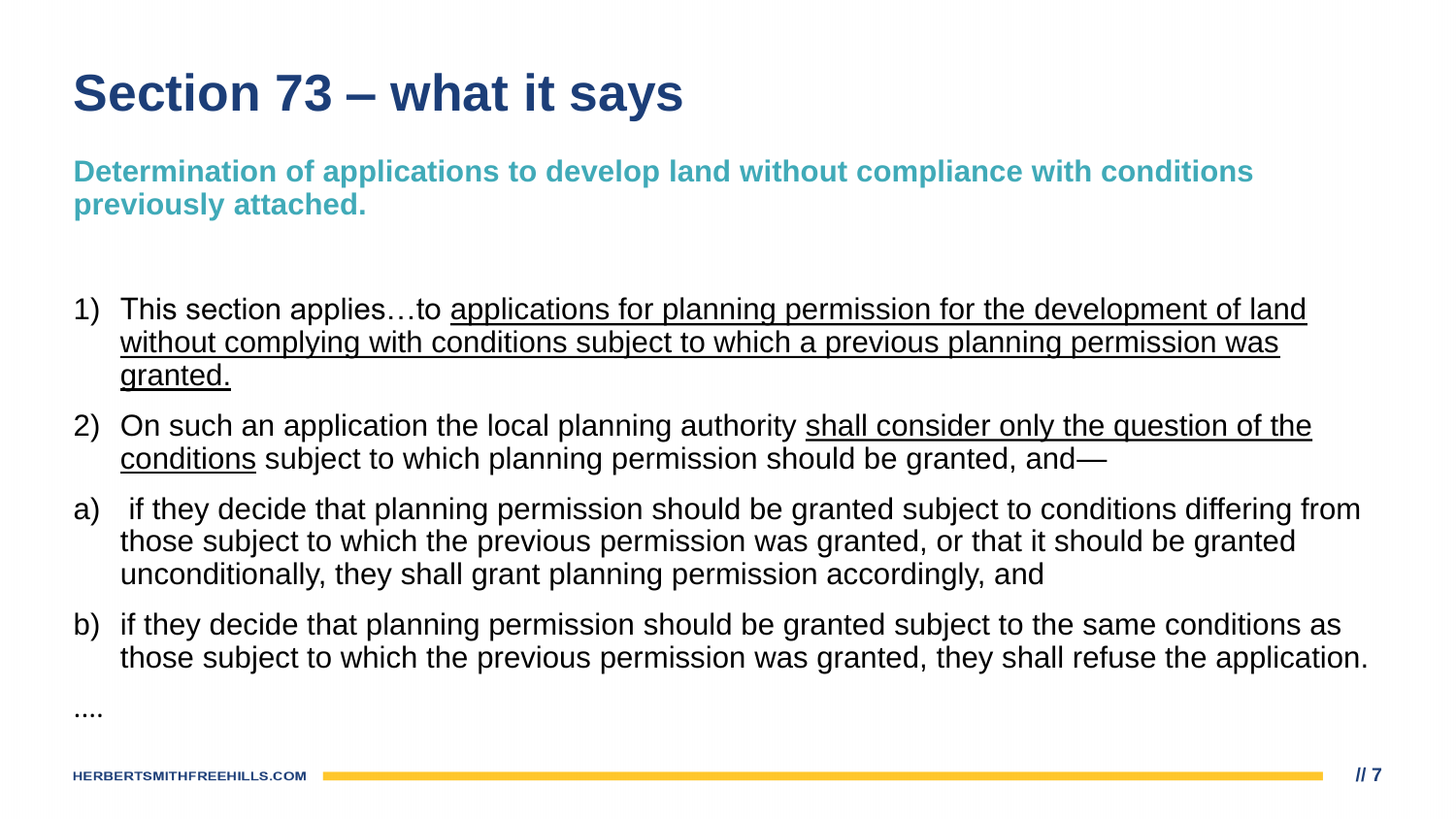## **Section 73 – what it doesn't say**

- The word "minor"
- The word "material"
- The word "amendment"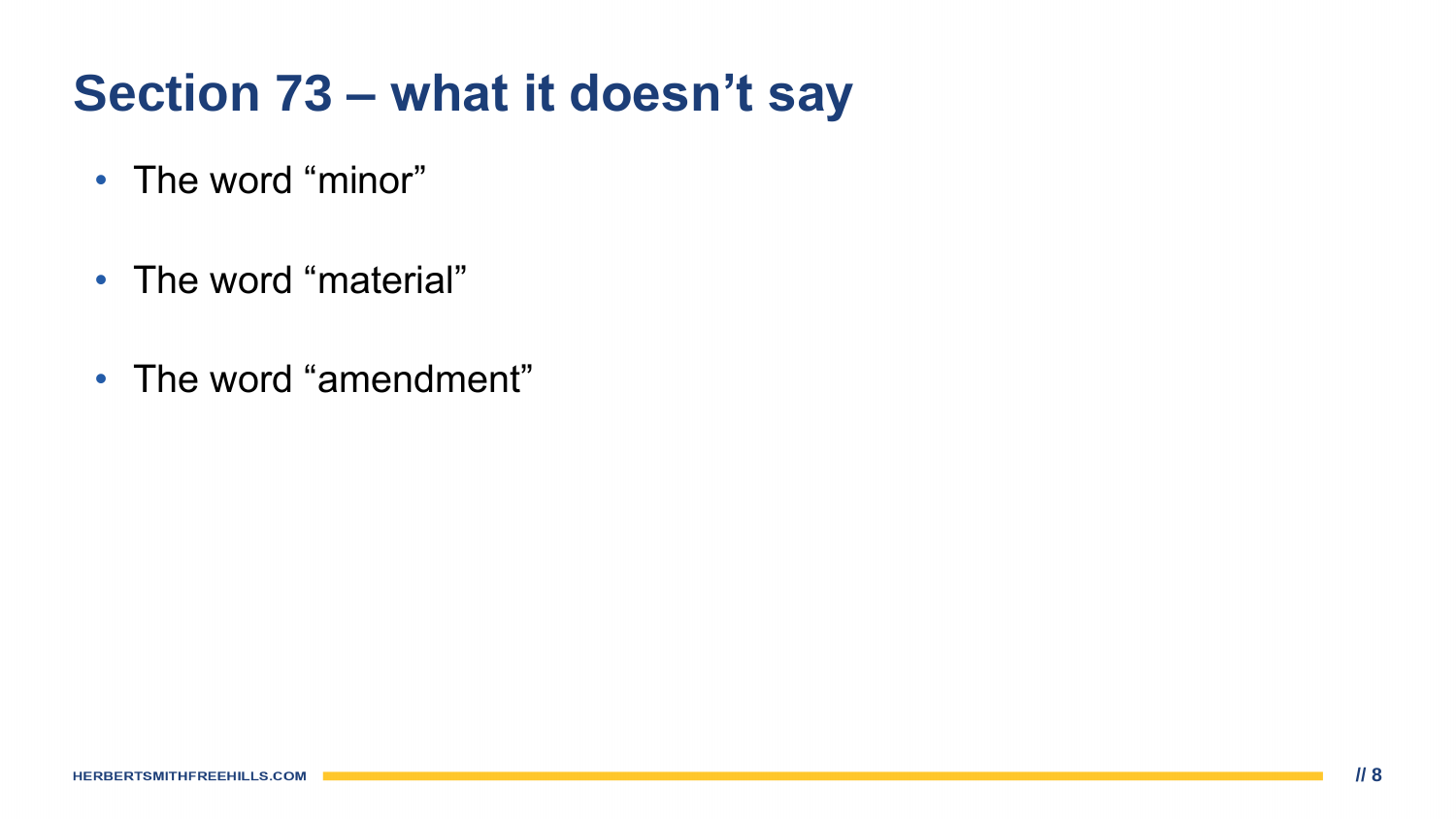#### **Joint Circular from Department of Environment No:19/86**

Paragraph 4 of Schedule 11: Applications to vary or revoke conditions attached to planning permission

13. This paragraph introduces a new section 31A into the 1971 Act to provide that in the case of land with an extant planning permission granted subject to conditions, an applicant may apply to the local planning authority for relief from any or all of those conditions. It may be seen as complementing the power in section  $32(1)(b)$  which provides that applications for planning permission may relate to development already undertaken if they are for permission to retain buildings or works, or to continue a use of land, without complying with some conditions subject to which a previous permission was granted. This new section will provide an applicant with an alternative to appealing against the original permission.<br>It will also enable him (after the expiry of the 6 month period during which an appeal must be lodged) or any subsequent owner of the land (who does not have the right to appeal) to obtain relief from conditions without the need to submit a second full application. On receipt of an application under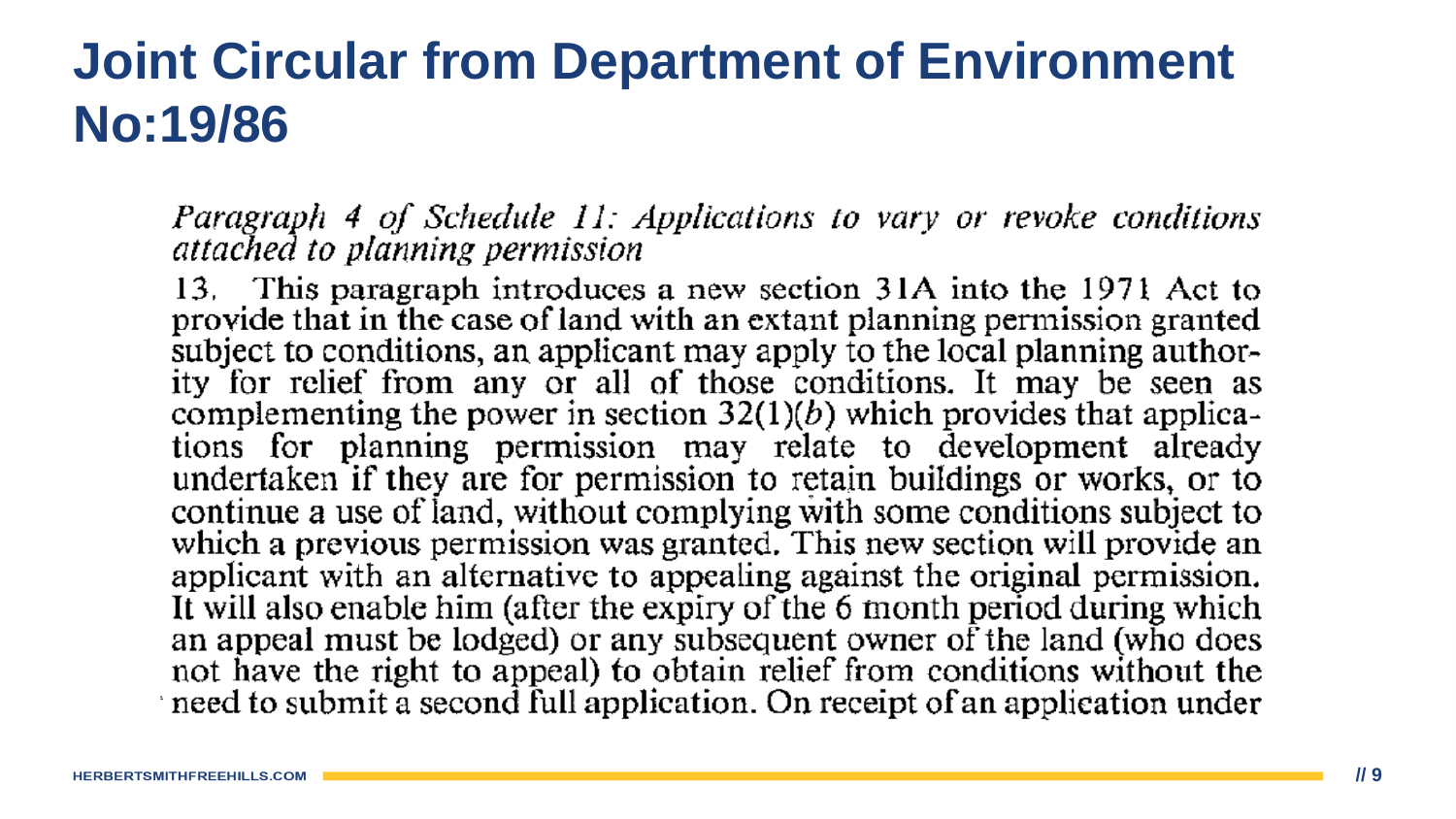## **Joint Circular from Department of Environment No:19/86 (Cont)**

section 31A (the form and content of which will not be prescribed until new regulations are made in Spring 1987) the local planning authority may<br>consider only the conditions to which the planning permission ought to be subject and may not go back on their original decision to grant permission. If the authority do decide that some variation of conditions is acceptable, a new alternative permission will be created. It is then open to the applicant to choose whether to implement the new permission or the one originally granted. Regulations to govern the fee payable for applications under section 31A will be introduced early in 1987.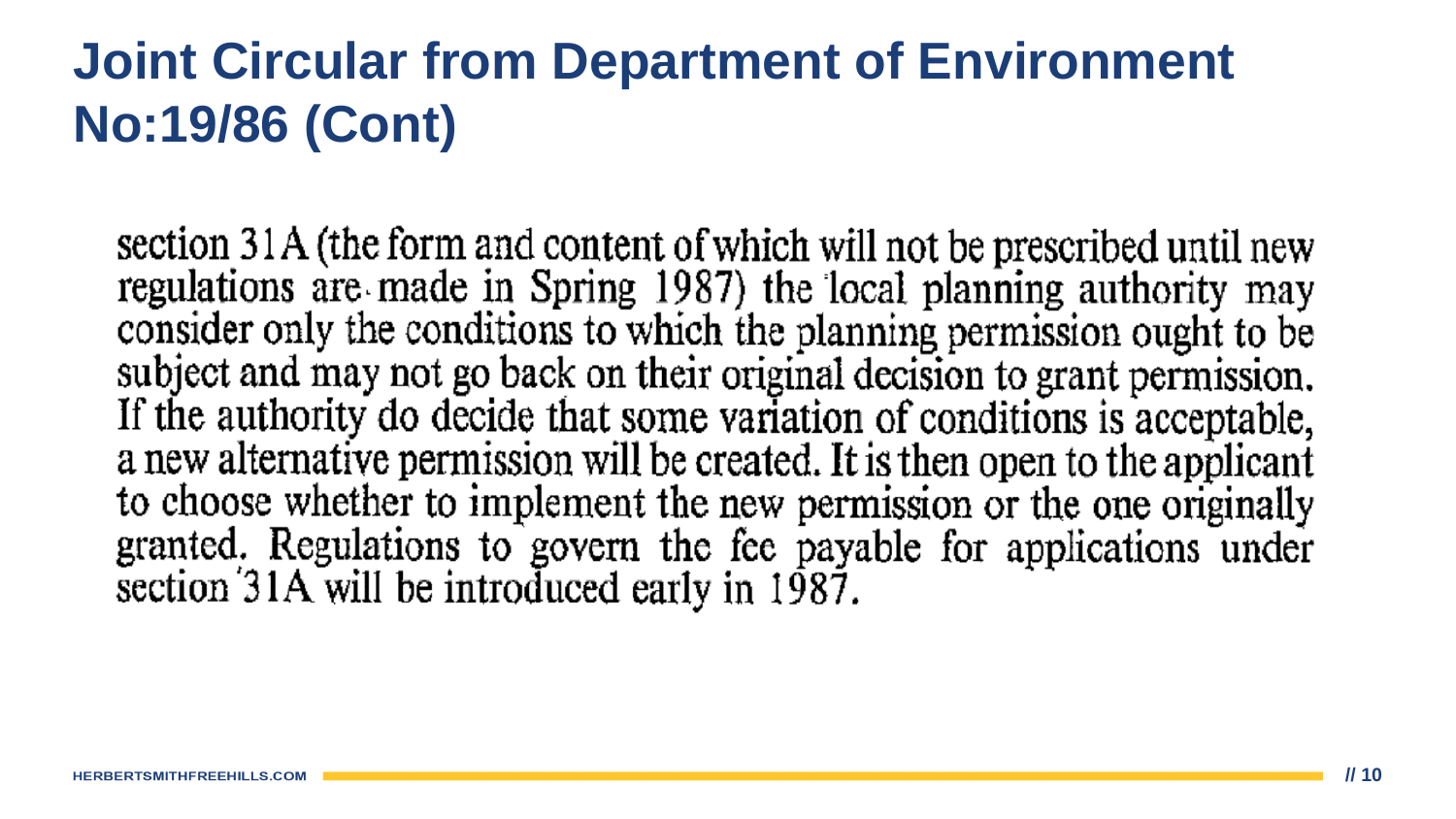## **Amending the wrong permission**



**HERBERTSMITHFREEHILLS.COM**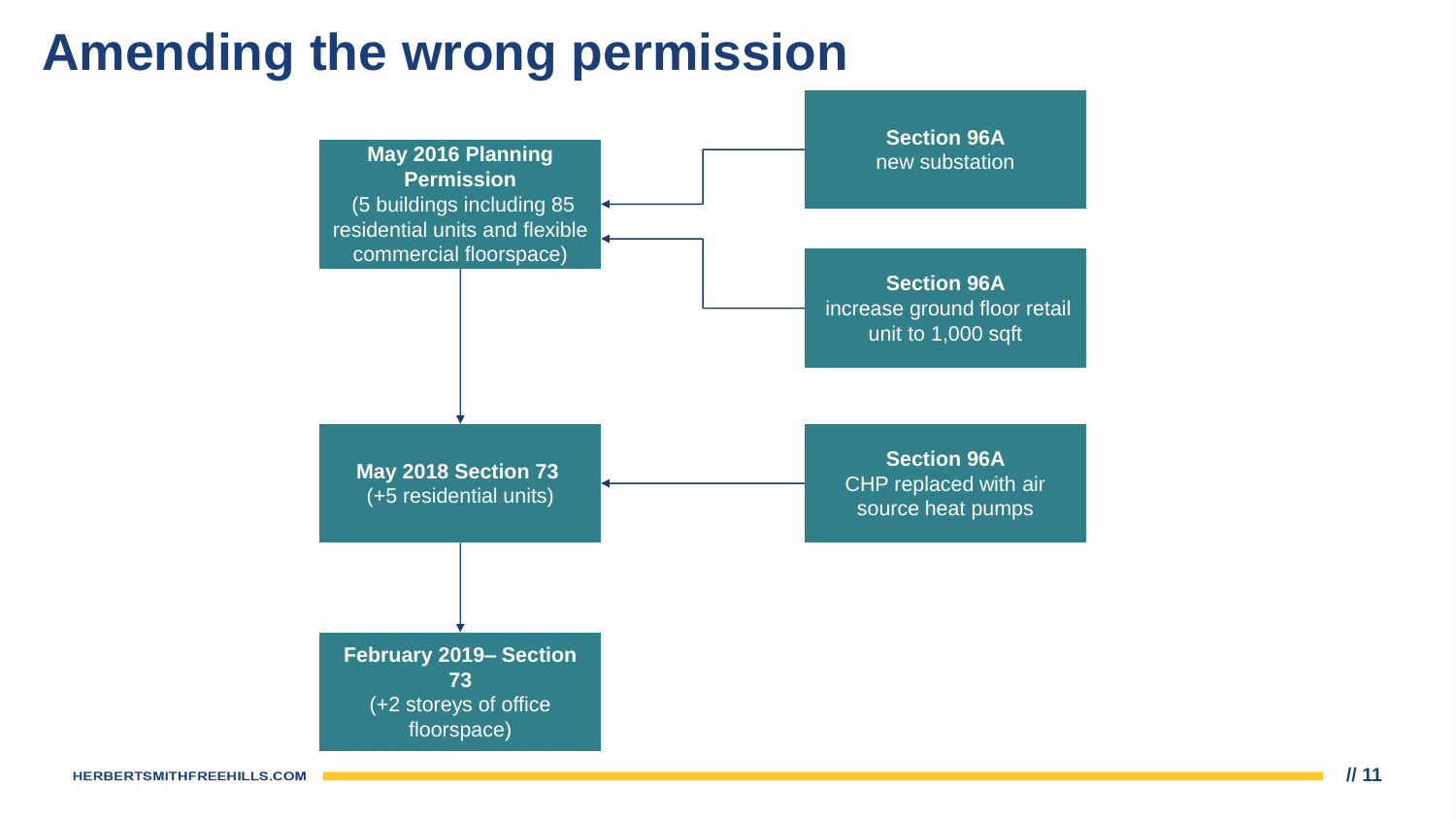#### **Implementing the wrong permission**

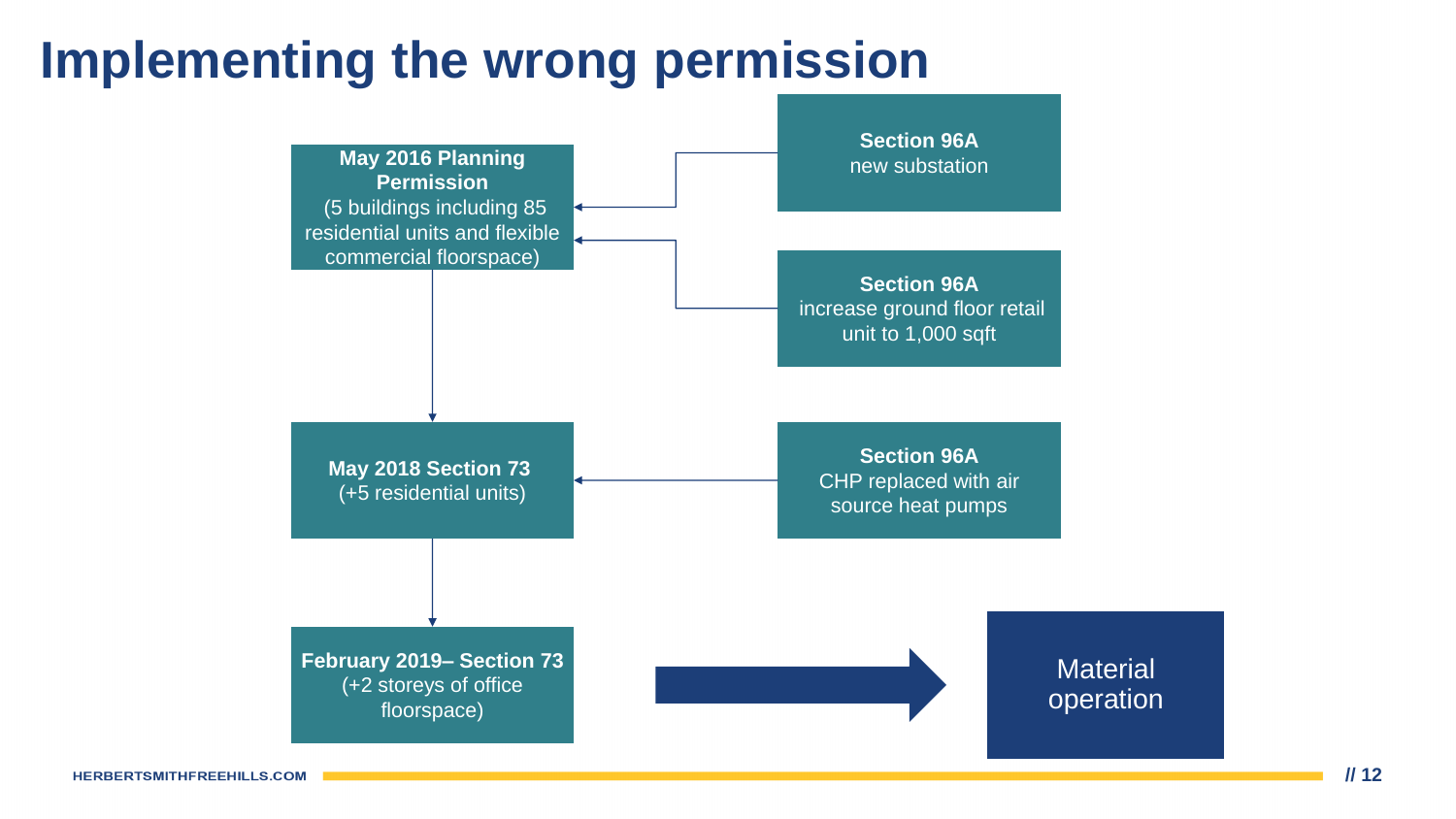### **Conditions**

Imposing conditions on the new consent

"*A decision notice describing the new permission should clearly express that it is made under section 73. It should set out all of the conditions imposed on the new permission, and, for the purpose of clarity restate the conditions imposed on earlier permissions that continue to have effect*" (NPPG).

• What about conditions that have already been discharged?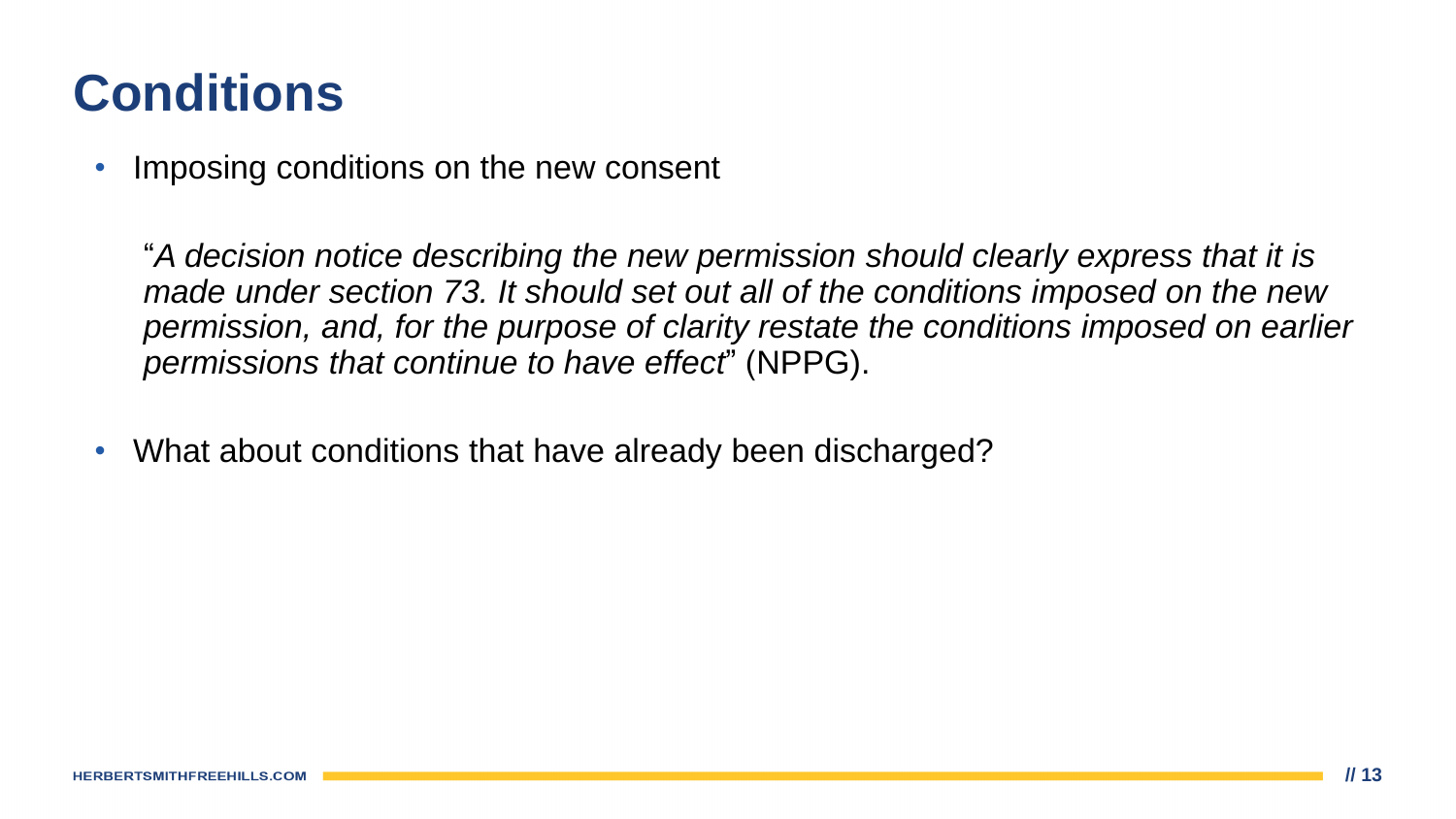### **The development plan and other material considerations**

*Section 38(6): If regard is to be had to the development plan for the purpose of any determination to be made under the planning Acts the determination must be made in accordance with the plan unless material considerations indicate otherwise.*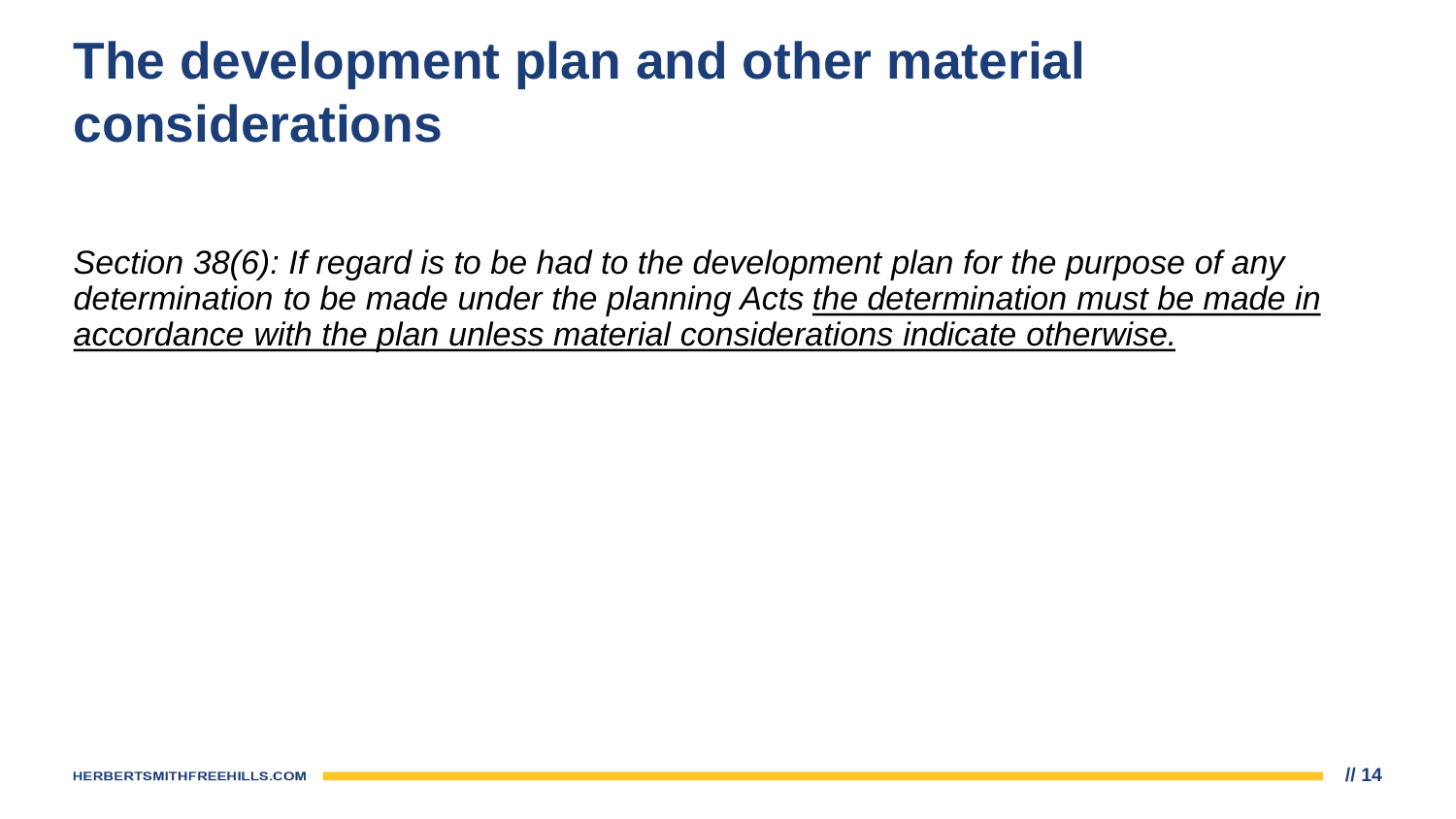### **The development plan and other material considerations**

*"Considering only the conditions subject to which planning permission should be granted*  will be a more limited exercise than the consideration of a "normal" application for *planning permission under section 70 , but …how much more limited will depend on the*  nature of the condition itself. If the condition relates to a narrow issue, such as hours of *operation or the particular materials to be employed in the construction of the building, the local planning authority's consideration will be confined within a very narrow compass.*

*..the local planning authority looking at the practical consequences of imposing a different condition, as to hours or materials, will be considering the relative merit or harm of allowing the premises to remain open until, say, 10 o'clock rather than 8 o'clock in the evening, or to be tiled rather than slated."*

*(Sullivan J, Pye)*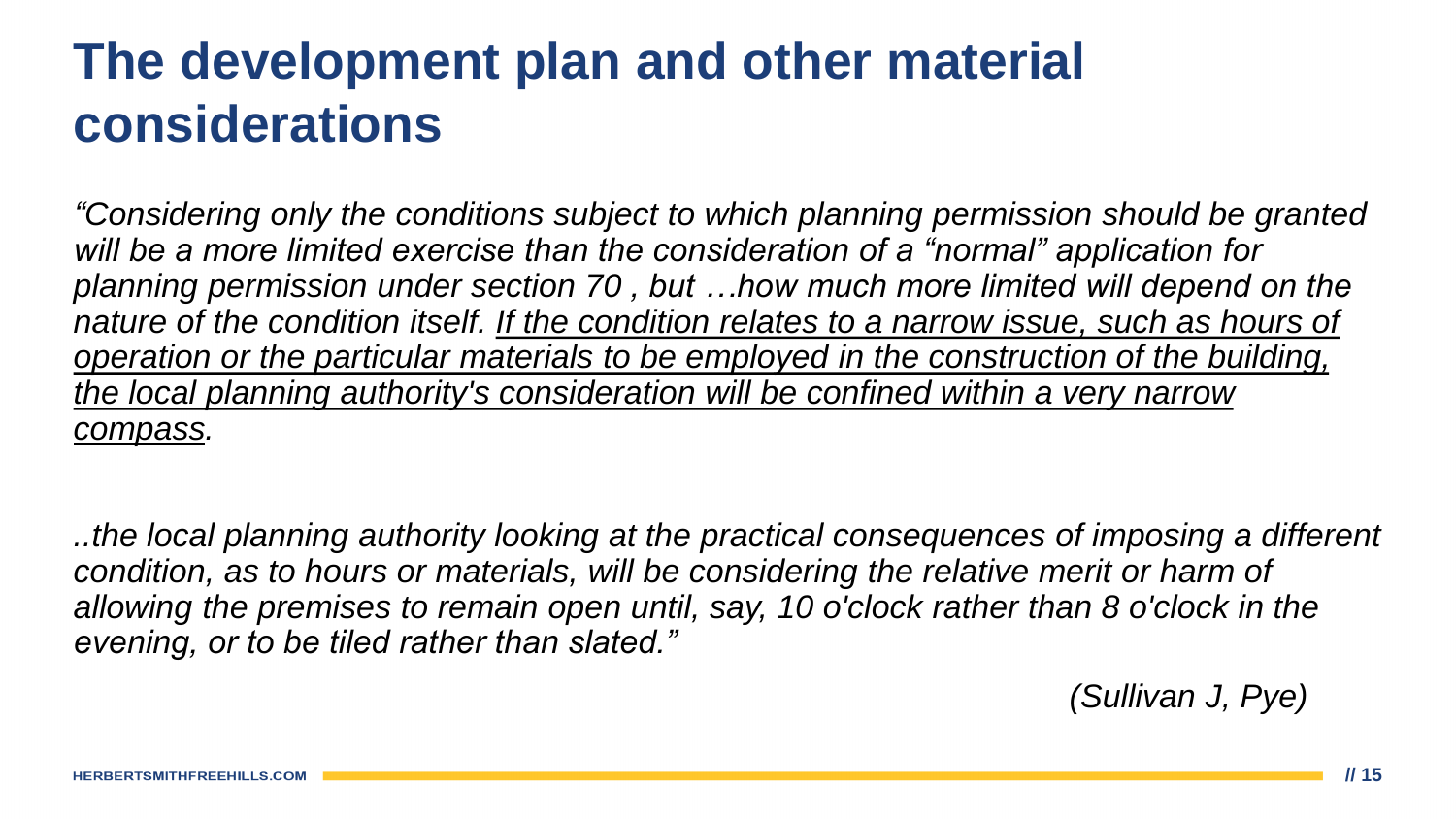### **The development plan and other material considerations**

*"The local planning authority has to have regard to the factual circumstances as they exist at the time and to have regard to the facts that exist at the time of its decision…*

*Much less do I see any justification for requiring the local planning authority to base its*  decision upon a hypothesis: comparing the merits of development proceeding now with *the merits of its having proceeded at some time in the past, when it is known that the hypothesis does not accord with reality."*

*(Sullivan J, Pye)*